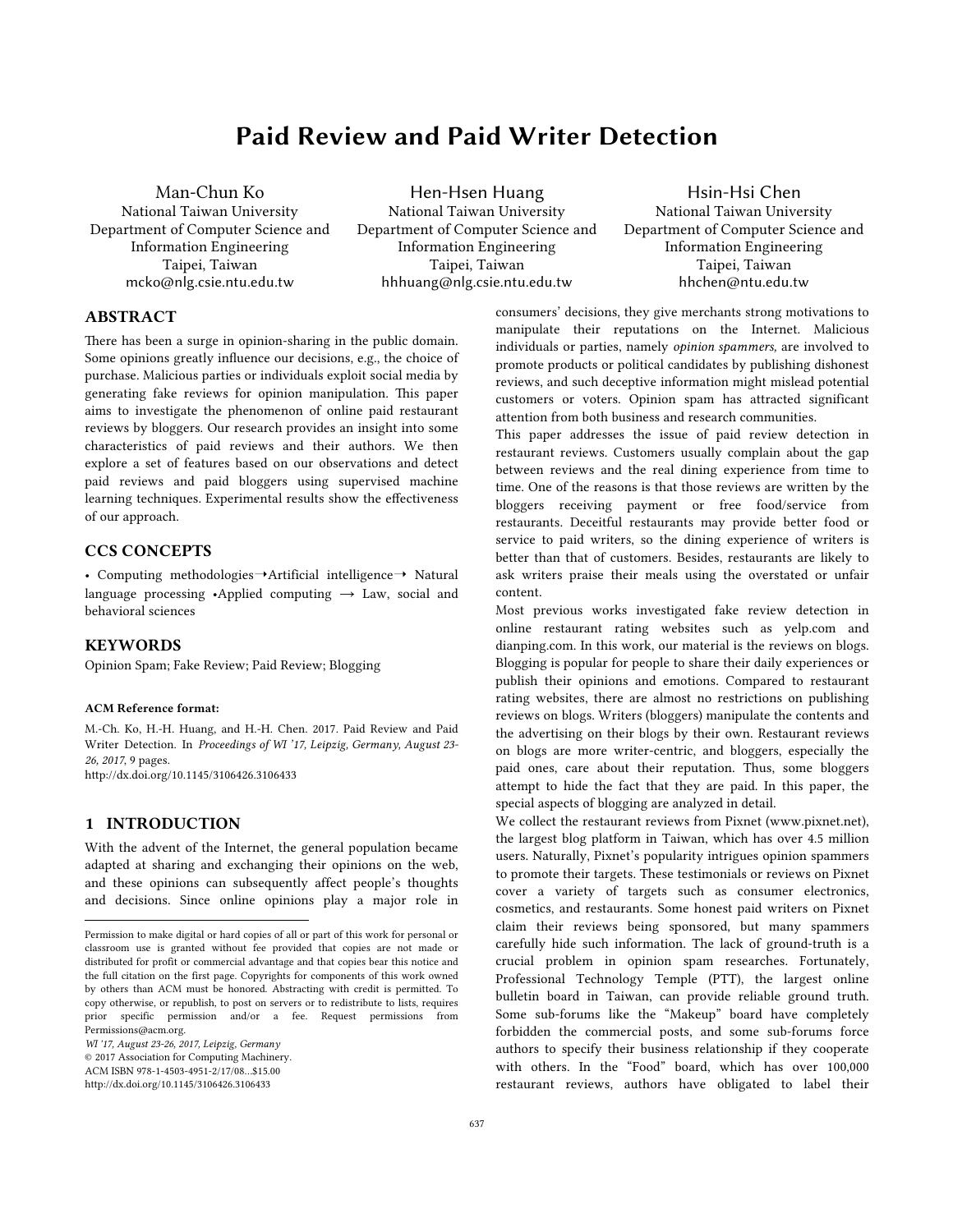commercial posts since 2012. It is difficult to identify deceitfulness for readers, but with the labels from PTT, we can study such covert marketing campaigns.

In this study, we call our detection targets *paid review* and *paid writer* rather than opinion spam and opinion spammer. Compared to the traditional opinion spammers, who make up the fake reviews, most of the paid writers in our dataset have practical dining experiences. Contents of paid reviews include not merely personal experiences, but more words of flattery to influence customers' decisions. We aim to find out characteristics of these paid reviews and paid writers, and propose models to spot the paid reviews and paid writers automatically.

The contributions made in this study are three folds:

- 1. We collect the restaurant reviews from Pixnet and ground truth from PTT to build a novel dataset. To the best of our knowledge, this is the first attempt to study the opinion spam activity on blogs.
- 2. The behavior of paid writers and the contents of paid reviews are analyzed to identify their characteristics. A set of features extracted from contents and writer behavior is proposed to detect paid reviews and paid writers.
- 3. We conduct a set of experiments using extracted features and learning-based techniques to detect paid reviews and paid writers. Experimental results show that both detection models outperform the baselines significantly even in extremely imbalanced cases.

## 1 RELATED WORK

Jindal and Liu [6] are the first researchers to study opinion spam. They crawled product reviews from Amazon, analyzed spam activities, and detected fake reviews. In recent years, the research community has put significant effort in opinion spams and explored different dimensions of opinion spams.

Due to the subtlety nature, ground truth acquisition is difficult. Researchers collected the ground truth in different ways and built several datasets to address the problem of opinion spams. Amazon has attracted many researchers to study opinion spam detection [3] [6] [8] [13]. To date, people are increasingly using opinion-sharing websites. Mukherjee et al. [14] studied the opinion spams in Yelp, a popular website providing local search, ratings, and reviews services. They also obtained the ground truth from Yelp filter, and claimed that the ground truth is sufficiently reliable since Yelp filter probably uses some internal metrics (e.g., IP addresses and user logs).

People also like to share their experiences and opinions on web forums. Some malicious companies launched shady campaigns to affect users' decisions. Chen and Chen [1] [2] collected a dataset about a covert marketing campaign on Mobile01, a consumer electronics forum in Taiwan. They built a dataset based on a set of internal records disclosed by a hacker. Ko and Chen [7] scraped a dataset from PTT to analyze the behaviors of a group of cyber army whose goal is to influence voters' decisions for an election campaign.

Spam and spammer detection are often considered as a supervised classification problem. Various machine learning techniques and features have been explored. Most of the opinion spam researches take Support Vector Machine (SVM) with ngrams and behavior features as a baseline. Besides bag of ngrams, other content-based features are extensively used in previous researches. Jindal and Liu [6] derived various features such as the length of the review title and body. Ott et al. [15] improved the performance on their AMT fake reviews with Linguistic Inquiry and Word Count [16], a well-known dictionary which contains 80 psycholinguistic meanings to 4,500 keywords. Because creating multiple fake reviews with different content is cost- and time- consuming, spammers tend to copy the text of existing reviews and publish identical or similar content. Thus content similarity is often applied to spammer [11] and spammer group [13] detection.

Aside from features related to contents, researchers also attempted to extract features from user behaviors. Jindal and Liu [6] proposed features such as the number of helpful feedbacks and rating of the reviews. Other information like product and reviewer information was also explored. Some researchers even leveraged spatial [10] and temporal [18] information for detection. Chen and Chen [1] inspected spammers' behavior on the web forum. They discovered that spammers are the more prolific posters, and they tend to post spam messages during work time rather than leisure time.

#### 2 Dataset

This section introduces our dataset. We first describe how to collect ground truth and reviews from different sources. Then we provide the basic information of our dataset. Lastly, a comparison of the previous opinion spam datasets is presented.

## 2.1 Data Collection

#### 2.1.1 Data Source

Professional Technology Temple (PTT), the largest online bulletin board in Taiwan, contains over 20,000 boards covering a multitude of topics. The Food board is one of the most popular boards. It has over 100,000 articles, and more than 2,000 articles are submitted monthly. Many people write restaurant reviews on their blogs and post to the Food board to attract more readers. A review on PTT shares similar textual content with its counterpart on the blog, while the blog version usually offers enriched text with photos.

Users on the Food board have noticed that there are too many untruthful reviews manipulated by professional writers. Thus, the administrators of the Food board established a rule to protect the readers since 2012. The author should label her/his article as "promotional" if s/he has business cooperation. Many paid reviewers follow this rule although they may not reveal the commercial background on their blogs. We consider the "promotional" labels as ground-truth of restaurant reviews.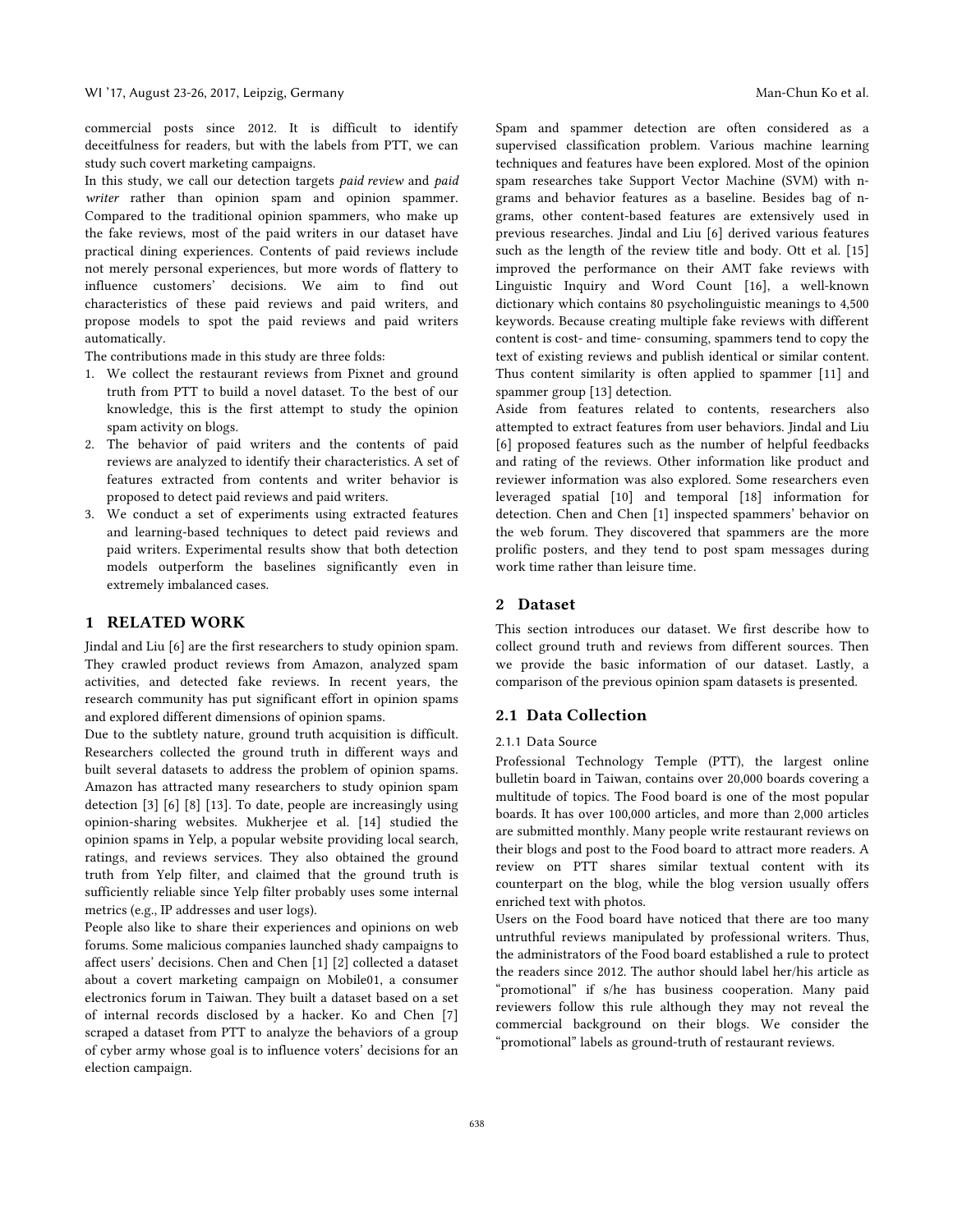On our scraped data, 70% of reviews on the Food board are hosted on Pixnet, the largest blog platform in Taiwan. The API<sup>2</sup> provided by Pixnet offers metadata such as the pageviews of a review and the subscriber number of a blog. This work focuses on the reviews on Pixnet with the ground truth from PTT.

#### 2.1.2 Data Acquisition

The following shows the whole process of data collection.

- 1. Scrap all articles from the Food board, and select the articles posted between January 2013 and October 2015.
- 2. Annotate promotional articles from restaurants. The articles posted by the restaurant owners or employees are removed from our dataset.
- 3. For each article on the PTT Food board, parse its HTML content with BeautifulSoup<sup>3</sup> and search for all the possible Pixnet URLs using the pattern (http://{user id}.pixnet.net/blog/post/{article id}).
- 4. Use Pixnet API to download the articles by the URLs from the previous step.
- 5. If PTT article has only one Pixnet URL, match the Pixnet data we download in the previous step and save both Pixnet data and PTT label to the final review set. Otherwise, calculate similarities of the content belong to each URL, take the most similar one and save it into the final review set.
- 6. Retrieve information of all bloggers in the final review set, scrap the blog HTML contents for all bloggers and save them into the final writer set.
- 7. Perform Chinese segmentation on the introduction of each blogger, and on content and title in each review.

#### 2.2 Basic Attributes and Statistics of Dataset

A large portion of the datasets used in previous studies is collected from e-commerce or rating websites such as Amazon or Yelp, while our dataset is scraped from Pixnet, a blog platform. The contents are mostly written in Traditional Chinese, with some English phrases. Moreover, Pixnet API brings in a variety of statistics and metadata. These data are valuable for analysis and even help gain better detection results. Scraped attributes of review and blogger are shown in Tables 1 and 2.

We define the writers who have posted at least one paid review as the *paid writers*, those who never posted paid reviews are called *benign* writers, and the unpaid reviews are called *genuine* reviews. Table 3 shows the basic counts of reviews and writers. Figure 1 shows the number of reviews in each month from

|  |  |  | Table 1. Attributes of reviews |  |  |
|--|--|--|--------------------------------|--|--|
|--|--|--|--------------------------------|--|--|

| <b>Attribute</b> | Description                             |
|------------------|-----------------------------------------|
| address          | address provided by the blogger         |
| body             | HTML body of the blog post              |
| category         | category of the blog post               |
| comment count    | number of the comments in the blog post |
| cover            | URL of the cover photo                  |
| hits daily       | daily number of hits                    |
| hits total       | total number of hits                    |

2 https://developer.pixnet.pro

<sup>3</sup> https://www.crummy.com/software/BeautifulSoup

| id            | blog post id                                        |
|---------------|-----------------------------------------------------|
| images        | URLs of images in the blog post                     |
| is top        | whether this post is pinned on the top of the blog  |
| link          | link of the blog post                               |
| public at     | post time of the blog post                          |
| sns facebook/ | whether this post is shared to Facebook, Plurk, and |
| plurk/twitter | Twitter                                             |
| tags          | hashtag used in the blog post                       |
| thumb         | thumbnail picture URL                               |
| title         | title of the blog post                              |
| username      | username(id) on PIXNET                              |

| Table 2. Attributes of writers |  |  |  |  |  |
|--------------------------------|--|--|--|--|--|
|--------------------------------|--|--|--|--|--|

| Attribute         | Description                               |
|-------------------|-------------------------------------------|
| articles count    | number of the blog posts                  |
| blog body         | HTML body of the blog                     |
| description       | a short text to introduce the blog        |
| display name      | nickname of the blogger                   |
| friends_count     | number of the blogger's friends           |
| has ad            | whether the blog has advertisement or not |
| hits daily        | daily number of hits                      |
| hits total        | total number of hits                      |
| hits_weekly       | weekly number of hits                     |
| is vip            | total number of hits                      |
| keyword           | keywords to introduce the blog            |
| link              | blog URL                                  |
| name              | username(id)                              |
| site_category     | category of the blog                      |
| subscribers count | number of subscribers to follow the blog  |

Table 3. Basic counts for reviews and writers

| Instance | # of Instances | # of Paid Instances | <b>Paid Ratio</b> |
|----------|----------------|---------------------|-------------------|
| Review   | 41.598         | 1.952               | 4.69%             |
| Writer   | 2.054          | 245                 | 11.93%            |

January 2013 to August 2015, and Figure 2 illustrates the number of paid reviews each month. Obviously, the number of reviews was increasing since 2013 but stay at the same level after 2014. By contrast, the number of paid reviews is still increasing. Catering industry understands the importance of the word-ofmouth effect. They start leverage customer reviews to promote their food or services.



Figure 1. Number of reviews each month from January 2013 to August 2015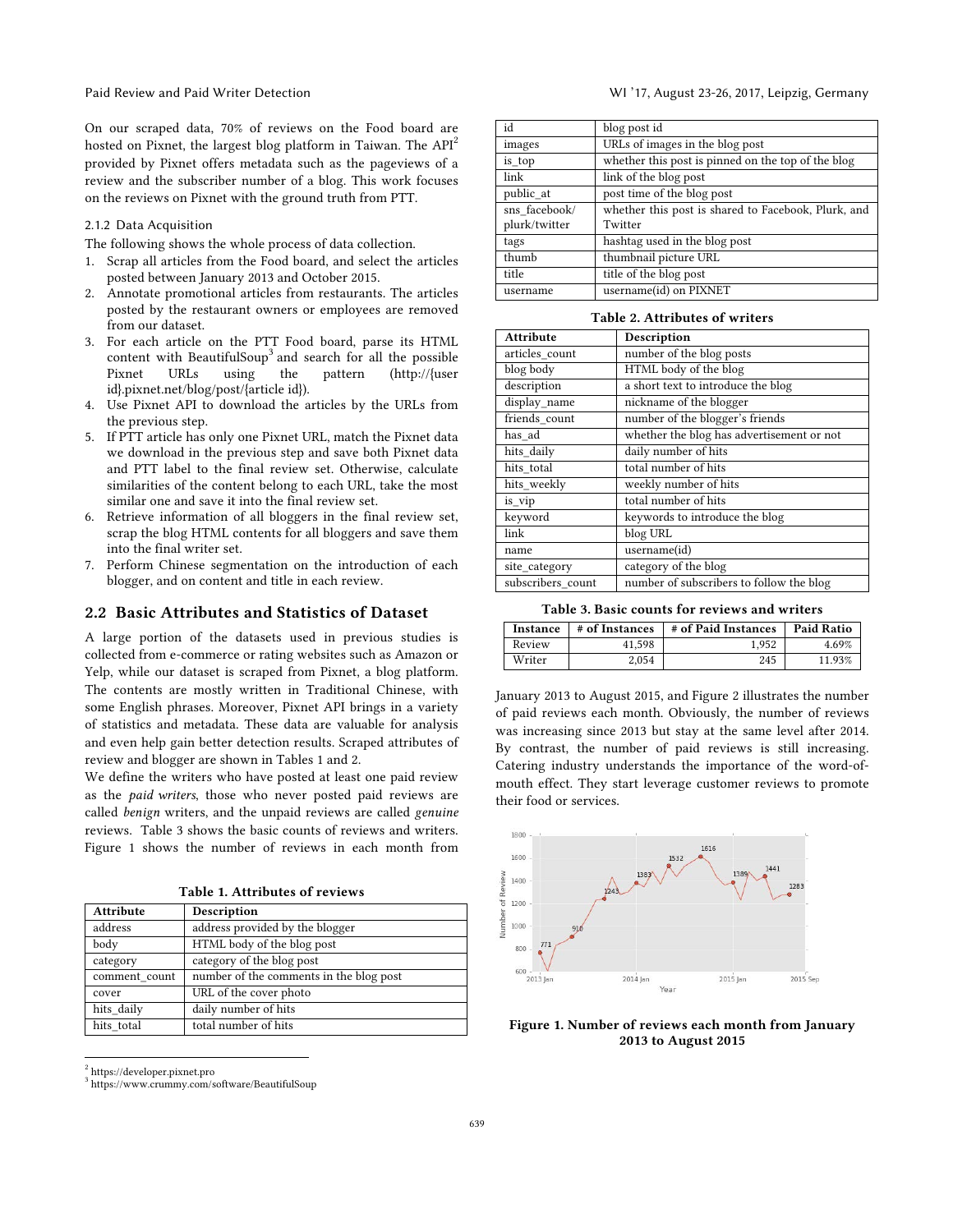

Figure 2. Number of paid reviews each month from January 2013 to August 2015

#### 2.3 Comparison with the Other Datasets

To the best of our knowledge, this is the first research to study the opinion spam activity on blogs. People like to share their opinions on e-commerce or review sharing websites, whereas bloggers not only share opinions but also build their blogs to record memorable moments in their life or interact with their friends. We provide a comparison between this dataset and previous datasets from review websites or web forums as follows.

Rich and Longer Content: Most previous researchers only analyze the plain text while Pixnet users can apply various styles to text to emphasize some points using the rich text editor. The average length of an Amazon review is 123 words [5], and a blog post in our dataset has 824 words on average. A blog post usually has more paragraphs that include not only the dining experience but also authors' emotions.

Image: With the popularity of digital photography, bloggers put many photos in blog posts to enrich the content. Most reviews (41,432 of 41,598) in our dataset have at least one photo.

Bloggers Information: Bloggers provide personal/blog information like the brief description of the blogger/blog and the category of the blog while most of the review websites do not have such information.

Ground Truth: Ground truth is reliable because the authors label the ground truth themselves. We can assume the wellknown writers who have written plenty of reviews label their paid review honestly since it will damage their reputation severely if they get caught cheating by other users. However, the ground truth may fail to detect dishonest reviews that are published by some throwaway accounts.

# 3 Data Exploration

We analyze the dataset to identify the sophisticated characteristics of paid reviews and paid writers. These writers are hired to promote food, beverage, and services for restaurants. Their behaviors differ from benign writers' in several ways.

## 3.1 Rich Review Content and Information

The goal of hiring paid writers is to introduce the restaurant in a positive and detailed view. We observed that paid reviews have longer content and more photos to tell readers the distinguishing features of the restaurant and describe their good dining experiences. We count the number of Chinese characters in each review and plot density and cumulative density distribution in Figure 3. The result shows that paid reviews have longer content. The similar result also holds for the number of images.



Figure 3. PDF and CDF of number of characters in reviews

Besides, we discovered that paid reviews have more information in titles. It includes the restaurant name, food, location, and a brief description. An informative title not only attracts readers' attention but also improves its ranking on search engines. Figure 4 shows that titles of paid reviews are longer.



Figure 4. PDF and CDF of title length in characters

# 3.2 Writers' Popularity/Readership

Famous writers can grant more opportunities than unknown writers since the goal of restaurants is to influence potential customers. Figure 5 demonstrates that paid writers' blog has a larger number of hits. We can find similar results on the number of friends and subscribers. Paid writers have more friends and subscribers on Pixnet.



Figure 5. PDF and CDF of number of hits on blogs

#### 3.3 Trust Establishment

Bloggers have to write a certain amount of blog post to increase their readership. A blog that has many blog posts and has run for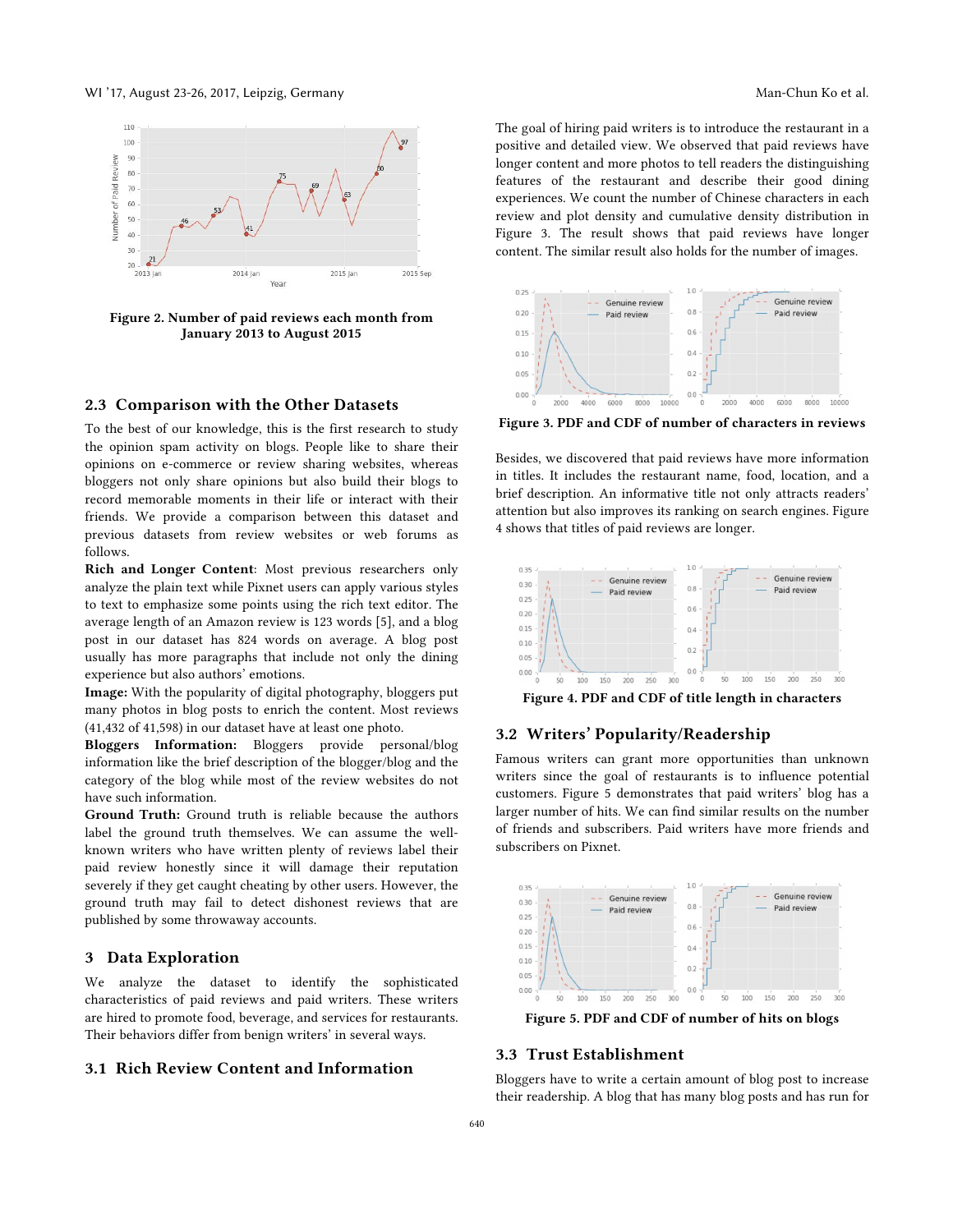a period (e.g., several months or years) is more reliable for customers and more likely to get business attention. Figure 6 demonstrates that paid writers have more posts on their blog.



Figure 6. PDF and CDF of number of blog post on blogs

We then analyze the posting history of each paid writer. The posting history of a paid writer with *n* reviews can be viewed as a sequence  $S = \{r_1, r_2, r_3 \dots, r_{n-1}, r_n\}$ , where the subscript denotes the posting order of a review. We calculate the *absolute position* and *relative position* for each review. If a review is the *i*th item in the review sequence of a writer, its absolute position is *i*-1 and relative position is  $(i - 1)/n$ . An example is shown as follows.

 $S = \{r_1, r_2, r_3 \dots, r_{n-1}, r_n\}$ absolute position =  $\{0, 1, 2, ..., n - 2, n - 1\}$ relative position =  $\left\{0, \frac{1}{n}, \frac{2}{n}, \dots, \frac{n-2}{n}, \frac{n-1}{n}\right\}$ n

As shown in Figure 7, the distributions of relative locations are quite different between paid and genuine reviews. Paid reviews are more likely in the later part of a sequence. In other words, paid writers need to write genuine reviews to earn the trust first. For most paid writers, paid reviews only occupy a small proportion of their blog post (Figure 8) because too many paid reviews might arouse readers' disgust and decrease the willingness of restaurants to invite writers for writing reviews.



Figure 7. PDF (left) and CDF (right) of relative position in paid writer's posting sequence



## Figure 8. Number of paid writers with different proportion of paid reviews

## 3.4 Social Media Marketing

With the rise of social media, professional blogger has to embrace social media to interact with their readers. Table 4 reports the proportions of paid and genuine reviews, shared to the three social media platforms, Facebook, Plurk, and Twitter. It shows that Facebook is more popular than the other two social media platforms. Compared with genuine reviews, a larger proportion of paid reviews are shared to Facebook. We also investigate if the writers are using Facebook Fan Page by identifying the Facebook plugin in their blogs. The result in Table 5 confirms that paid writers are more likely to share blog posts on Facebook.

## 3.5 Pattern in Submission Time of Reviews

Chen and Chen [1] discovered that a higher percentage of spam posts are submitted during work time because spam activity is a job for opinion spammers. In contrast, paid writers have different patterns. Figure 9 shows the publishing time of paid reviews is similar to that of genuine reviews.

Table 4. Proportion of genuine and paid reviews shared to the three social media.

|                       | Facebook | Plurk | Twitter |
|-----------------------|----------|-------|---------|
| <b>Genuine Review</b> | 8.59%    | 6.06% | 0.62%   |
| <b>Paid Review</b>    | 14.81%   | 5.84% | 0.31%   |

Table 5. Statistics of Writers' Facebook usage.

|                      | Reviews shared to<br>Facebook at least once | <b>Has Facebook</b><br><b>Fan Page</b> |
|----------------------|---------------------------------------------|----------------------------------------|
| <b>Benign Writer</b> | 16.03%                                      | 4.48%                                  |
| <b>Paid Writer</b>   | 28.16%                                      | 25.71%                                 |



Figure 9. Proportion of reviews published throughout a day.

There are three explanations. Firstly, writing paid reviews is a part-time job for most paid writers. Secondly, in comparison with opinion spammers, paid writers work as individuals whereas some opinion spammers are involved in teamwork. Thirdly, publishing a blog post can be scheduled in the system. Paid writers may optimize the timing for a higher impact. The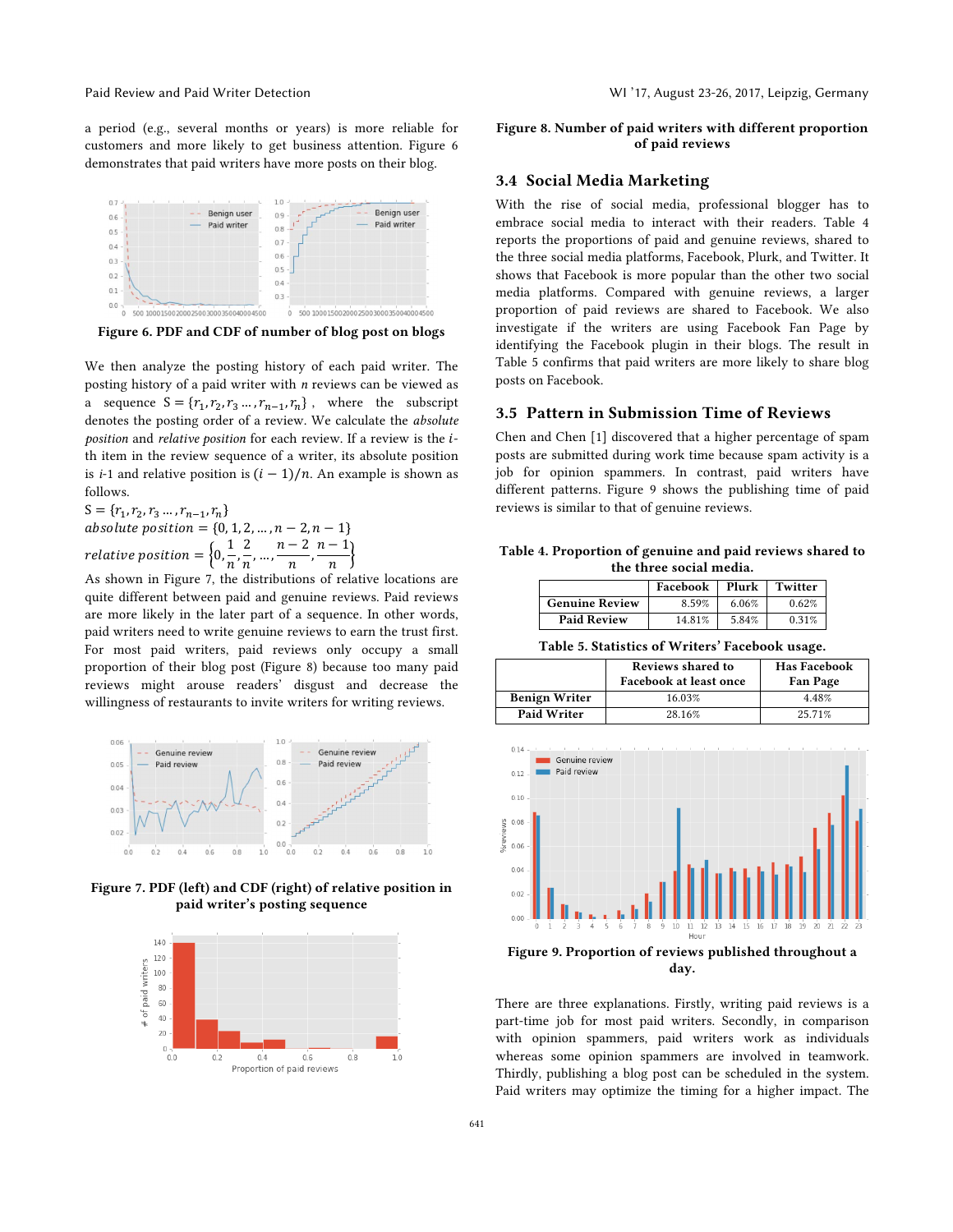publishing times of paid reviews concentrate on two peaks at 10 a.m. and midnight, which are peak hours of the Pixnet traffic. Posting at these time intervals can gain more attentions.

# 4 PAID REVIEW AND PAID WRITER **DETECTION**

Section 5.1 describes the method of paid review detection and shows the experimental results. The paid writer detection and the experimental results are shown in Section 5.2. We discuss several aspects including different types of features, learning techniques, experimental setup, evaluation metrics, and results.

## 4.1 Paid Review Detection

#### 4.1.1 Proposed Features

As mentioned in Section 3.2, a blog post contains different types of data. We thus derive a variety of features from the blog post. In addition to the features suggested by previous work, we introduce new features, which are marked with  $\dagger$ , based on the observations discussed in Section 4. In regard of the naming of features, the #\_ prefix means *the number of*, and the %\_ prefix means *the proportion of*. We scale each feature to zero mean and unit variance before feeding it to machine learning models.

(1) Text statistics: A set of features is derived from the main contents of reviews as introduced in Table 6, where those newly introduced features are marked with †.

(2) Metadata $\dagger$ : Table 7 shows the description of metadata features that estimate the quality and popularity of the review.

(3) Social Media Information†: As noted in Section 4.4, paid reviews are more likely to be shared to social media. We use three binary variables as features to indicate whether the review is shared to Facebook, Plurk, and Twitter.

(4) Image Information  $\dagger$ : The occupational bloggers usually have a professional-grade camera and pay attention to photo quality. The resolution of their photos may be higher. In addition, we observe that some occupational bloggers host their photos on external image hostings other than on Pixnet for higher image quality. The detailed descriptions are shown in Table 8.

(5) Temporal Statistics  $\dagger$ : To convert the publishing time into features, we use  $24 + 7 = 31$  binary indicators for each hour in a day and each day in a week. Relative and absolute positions proposed in Section 4.3 are also included.

(6) Content and Title†: We represent each review as a bag of words on a vector, and the weight of each word is its TF-IDF value. Similar procedure is applied to title.

(7) Tag and Category  $\dagger$ : We extract all character bigrams in a tag or a category, and encode the tag/category by bag-of-bigrams with TF-IDF weighting.

(8) Word Embedding†: Mikolov et al. [12] proposed *word2vec*, a model generates word embedding for semantic modeling. We train a skip-gram model on our corpus and

Table 6. Description of text statistics features.

| Feature | Description |
|---------|-------------|

| # all                   | Number of characters used in the<br>review |
|-------------------------|--------------------------------------------|
| #_digit                 | Number of digits characters                |
| #_english               | Number of English characters               |
| # line                  | Number of lines in the review              |
| # menu†                 | Number of how many times the               |
|                         | review mention 菜單 (menu)                   |
| #_open †                | Number of how many times the               |
|                         | review mention 開幕 (opening)                |
| # punct                 | Number of punctuation characters           |
| #_special               | Number of non-alphanumeric                 |
|                         | characters                                 |
| # style                 | Number of font style used in the           |
|                         | review                                     |
| # url                   | Number of URLs in the review               |
| # url same author       | Number of URLs from the same               |
| Ť                       | author                                     |
| # word                  | Number of words in the reviews             |
| #_wspace                | Number of white space characters           |
| %_digit                 | Proportion of digits characters            |
| %_english               | Proportion of English characters           |
| % punct                 | Proportion of<br>punctuation               |
|                         | characters                                 |
| %_special               | Proportion of non-alphanumeric             |
|                         | characters                                 |
| $\%$ _wspace            | Proportion of white space characters       |
| title_length            | Number of character of the title           |
| has_facebook_plugi      | Whether Facebook Fan page plugin           |
| n†                      | is used in the review                      |
| has_google_ad $\dagger$ | Whether Google AdSense code is             |
|                         | used in the review                         |

#### Table 7. Description of metadata features.

| Feature     | Description                          |  |
|-------------|--------------------------------------|--|
| has address | Whether the author enters an address |  |
|             | for the review                       |  |
| # comment   | Number of comments in the review     |  |
| # hit       | Number of hits of the review         |  |
| # tag       | Number of tags in the review         |  |
| # trackback | Number of other blog posts quote the |  |
|             | review                               |  |
| cover photo | Whether the review uses cover photo  |  |

Table 8. Description of image features.

| Feature       | Description                           |  |
|---------------|---------------------------------------|--|
| # image       | Number of images used in the review   |  |
| max_width     | Maximum width of images in the review |  |
| max height    | Maximum height of images in the       |  |
|               | review                                |  |
| external host | Whether images in the review use      |  |
|               | external image hosting                |  |

represent every review as a vector by calculating the average of the embedding vectors of each word in the review. The vector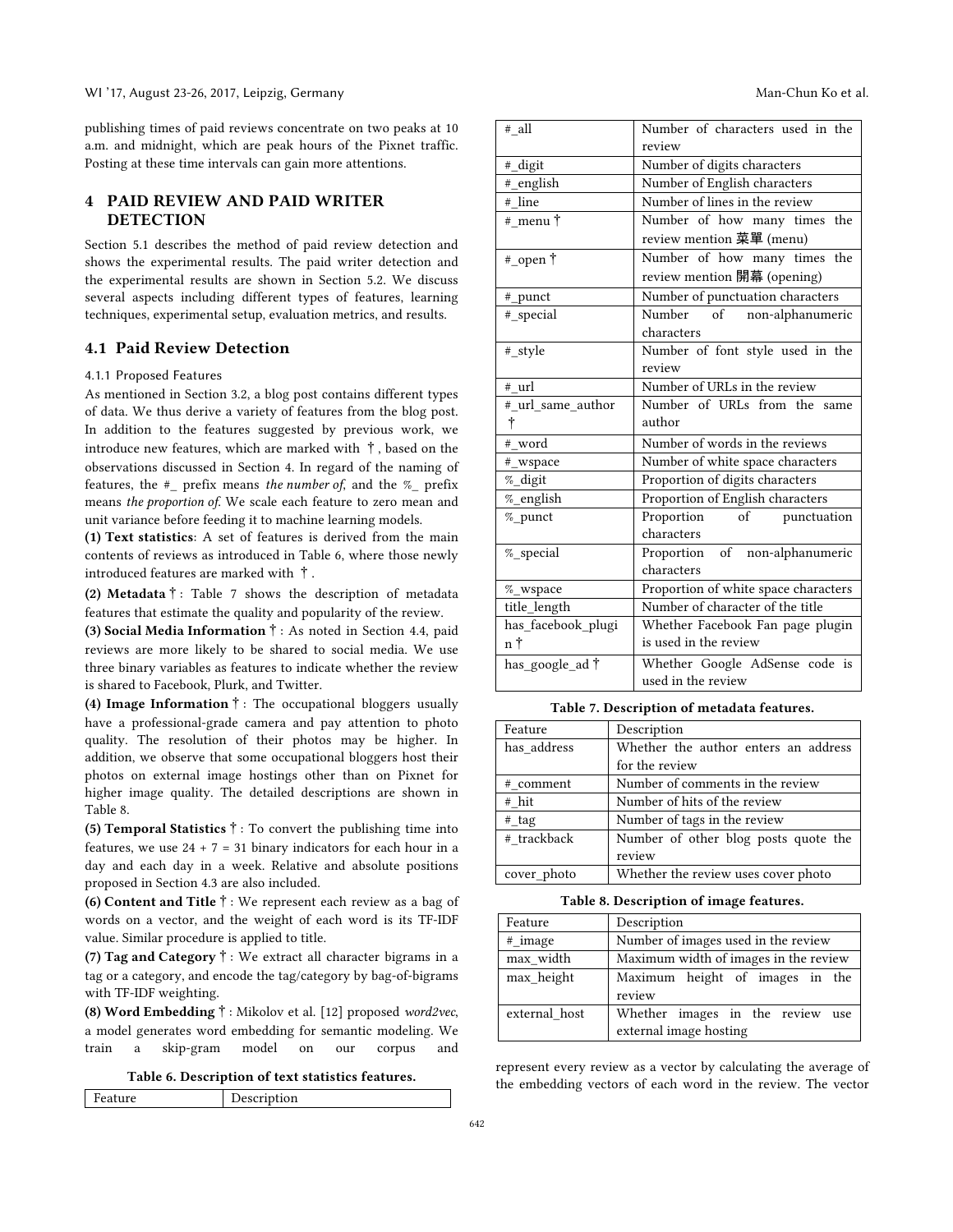size is set to 500, the window size is 5, the min-count is 300, the iteration is 20, and the number of negative examples is 20.

(9) LIWC†: Traditional Chinese LIWC constructed by Huang et al. [4] consists of 30 linguistic categories and 42 psychological categories. We count how many words appear in these 72 categories for each review and take the counting as *LIWC* feature.

#### 4.1.2 Experimental Setup

Classifier: Logistics Regression (LR) and Support Vector Machine (SVM) classifiers are used.

Evaluation Metrics: A model can achieve high performance by predicting the majority class due to the imbalanced nature of our dataset. Thus, in paid review detection, F1 score on the paid review class is our main metric because we do not have any particular preference. Precision and recall are also reported.

Data Splitting: Writers are randomly divided into ten sets. For each set, we create a fold with all the reviews written by the bloggers in the set. Then we perform 10-fold cross validation to evaluate the performance. If paid reviews from the same author

appear in both training set and test set, the model may learn the frequent words of the author instead of the real suspicious features. This setting prevents models from capturing user preference like writing habit.

Imbalanced Data: Our data is extremely imbalanced, so we adopt balanced weighting to improving model performance. We assigned different weights for misclassifying majority and minority class. Weights are inversely proportional to class sizes.

#### 4.1.3 Results

We compare performances among all review features. Table 9 reports that the linear regression classifier with content features achieves a decent result and significantly outperform the random baseline (Precision =  $0.046$ , Recall =  $0.488$ , F1 =  $0.084$ ). The result also shows that the SVM with RBF kernel works well with Features (1)-(5). Linear SVM (All) achieves the best F1 score 0.549.

| Features                                | LR        |        |                | Linear SVM |        |                | <b>RBF SVM</b> |        |                |
|-----------------------------------------|-----------|--------|----------------|------------|--------|----------------|----------------|--------|----------------|
|                                         | Precision | Recall | F <sub>1</sub> | Precision  | Recall | F <sub>1</sub> | Precision      | Recall | F <sub>1</sub> |
| Features $(1)-(5)$                      | 0.139     | 0.746  | 0.234          | 0.137      | 0.723  | 0.231          | 0.157          | 0.669  | 0.254          |
| Content                                 | 0.410     | 0.640  | 0.500          | 0.430      | 0.588  | 0.497          | 0.032          | 0.388  | 0.059          |
| Title                                   | 0.202     | 0.651  | 0.308          | 0.180      | 0.575  | 0.274          | 0.021          | 0.083  | 0.033          |
| Tag                                     | 0.149     | 0.500  | 0.230          | 0.127      | 0.412  | 0.194          | 0.040          | 0.669  | 0.075          |
| Category                                | 0.099     | 0.293  | 0.148          | 0.095      | 0.291  | 0.143          | 0.029          | 0.291  | 0.052          |
| <b>LIWC</b>                             | 0.138     | 0.721  | 0.232          | 0.169      | 0.632  | 0.266          | 0.136          | 0.703  | 0.228          |
| Embedding                               | 0.209     | 0.823  | 0.334          | 0.208      | 0.824  | 0.332          | 0.056          | 0.242  | 0.091          |
| All                                     | 0.452     | 0.629  | 0.526          | 0.527      | 0.573  | 0.549          | 0.102          | 0.699  | 0.178          |
| All but removing honest keywords  0.464 |           | 0.613  | 0.529          | 0.509      | 0.559  | 0.533          | 0.101          | 0.720  | 0.177          |

Table 9. Experimental results using LR, Linear SVM, and RBF SVM with different review features.

Content features provide precise prediction. There may exist some frequently used words or writing habit in genuine reviews. Thus, we decide to find which words play the important role in distinguishing between paid and genuine reviews. We train a linear SVM model on content TF-IDF and examine the importance of each word by looking at its coefficient. The left word cloud in Figure 10 contains words with the lowest coefficients, which are the strongest genuine review indicators. The font size of each word positively correlates to the absolute value of its coefficient. The right word cloud contains the suspicious words, which are the strongest paid review indicators. The top suspicious words are frequent words from honest paid reviews, which authors point out that they are invited by the restaurant to write reviews. We find that the most genuine words represent the usual dining behavior that paid writers are not likely to do. For example, paid writers do not need to pay for the meal, so all words related to payment only appear in the most genuine words. Similarly, the words related to reservation only appear in the most genuine words since paid writers, who are invited by restaurants, do not have to make the reservation. Moreover, it is worth noting that non-positive adjectives are more likely to appear in genuine reviews.



Figure 10. Most "genuine" (left) and "paid" (right) words.

We remove the honest keywords and conduct detection experiments again. The last row in Table 9 shows all the metrics drop slightly when the honest keywords are removed, and the performance is still decent.

## 4.2 Paid Writer Detection

The adopted features are listed below. Some of them are similar to the features for paid review detection. The new features we introduced for blogging are also marked with †.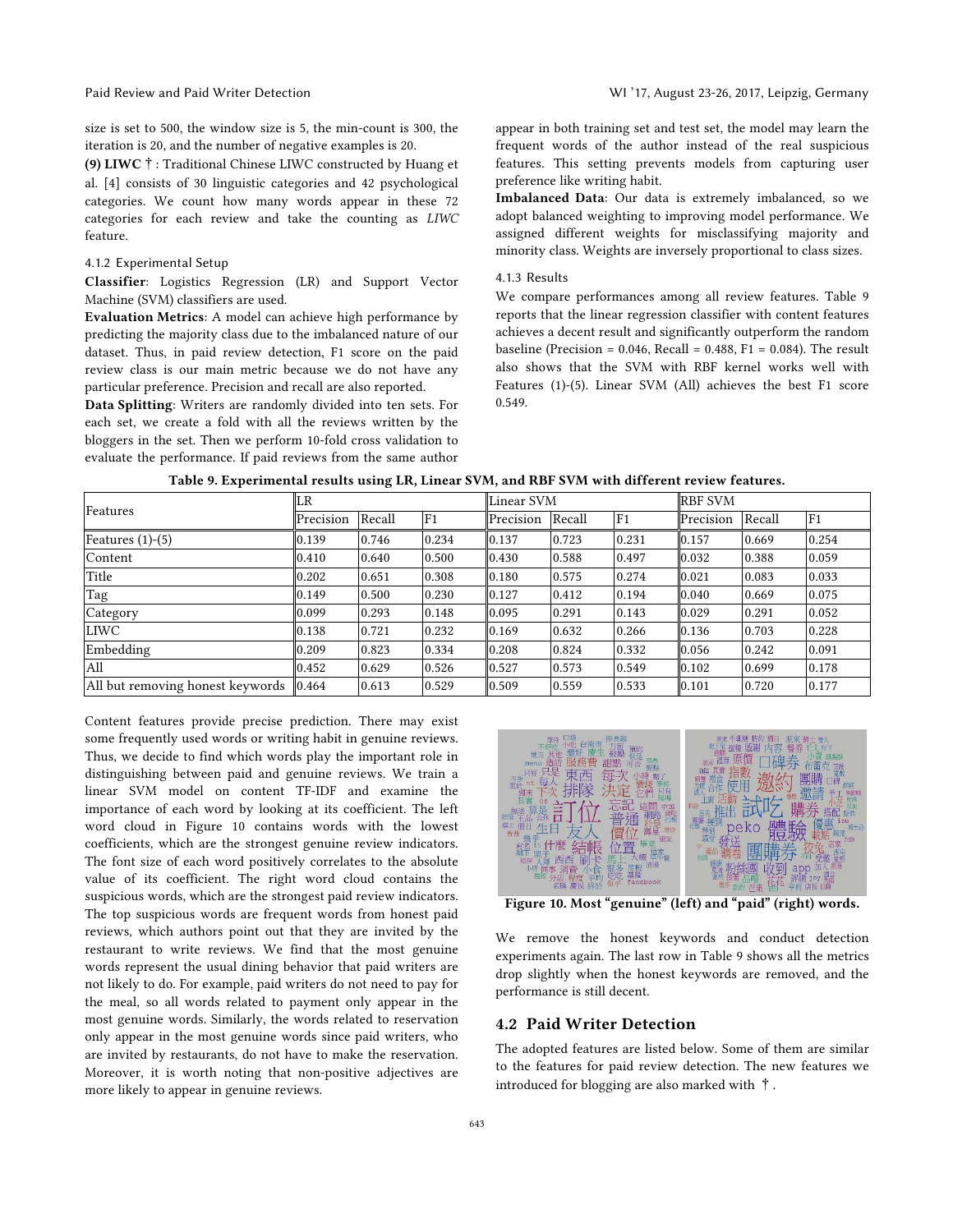#### WI '17, August 23-26, 2017, Leipzig, Germany Man-Chun Ko et al.

Blog Information†: Table 10 lists blog information features.

Social Media Marketing†: We estimate social media usage by the proportion of reviews shared to Facebook, Plurk, and Twitter.

Content Similarity: We use the bag-of-words with TF-IDF weighting to represent reviews of each blogger, and calculate the cosine similarities between reviews. The maximum of the similarities is taken as the Content Similarity feature.

Paid Indicator: The Paid Indicator feature is computed by taking the maximum of the paid review probability of all reviews published by the writer.

Description: For each blog description, we first segment the text and transform it into a vector encoded in the bag-of-words with TF-IDF weighting.

Keyword: We take character bigrams of keywords for each writer and represent keywords in a vector of bag-of-bigrams with TF-IDF weighting.

The classifiers LR, SVM with linear kernel, and SVM with RBF kernel are employed in paid writer detection experiments. As paid review detection, paid writer detection also has the imbalanced problem. All models use balanced weighting to handle the imbalanced issue. We have split users into ten sets in paid review detection. The same ten sets are used to perform 10 fold cross validation in paid writer detection. F1 score on paid

writer is the main metric for evaluation. Precision and recall are also reported.

| Feature           | Description                               |  |  |  |  |  |  |
|-------------------|-------------------------------------------|--|--|--|--|--|--|
| # friend          | Number of friends the blogger has         |  |  |  |  |  |  |
| # subscriber      | Number of subscribers the blogger has     |  |  |  |  |  |  |
| # hit             | Number of hits on the blog                |  |  |  |  |  |  |
| # blog post       | Number of posts on the blog               |  |  |  |  |  |  |
| # review          | Number of reviews in the dataset          |  |  |  |  |  |  |
| has ad            | Whether the blogger<br>has<br>native      |  |  |  |  |  |  |
|                   | advertisement from Pixnet                 |  |  |  |  |  |  |
| is_vip            | Whether the blogger pays for VIP plan to  |  |  |  |  |  |  |
|                   | use extra services                        |  |  |  |  |  |  |
| has_external_ad   | Whether the blogger put Google AdSense    |  |  |  |  |  |  |
|                   | Advertisement in the blog                 |  |  |  |  |  |  |
| has email         | Whether the blogger introduction contains |  |  |  |  |  |  |
|                   | email addresses                           |  |  |  |  |  |  |
| first_review_time | Submission time of the first review       |  |  |  |  |  |  |
| description lengt | Number of characters of the blogger       |  |  |  |  |  |  |
| h                 | description                               |  |  |  |  |  |  |
| # keyword         | Number of keywords of the blog            |  |  |  |  |  |  |

Table 11. Experimental results using LR, Linear SVM, and RBF SVM with different writer features.

| Features                        | LR        |        |                | <b>Linear SVM</b> |        |                | <b>RBF SVM</b> |        |                |
|---------------------------------|-----------|--------|----------------|-------------------|--------|----------------|----------------|--------|----------------|
|                                 | Precision | Recall | F <sub>1</sub> | Precision         | Recall | F <sub>1</sub> | Precision      | Recall | F <sub>1</sub> |
| <b>Blog Information</b>         | 0.344     | 0.743  | 0.470          | 0.348             | 0.751  | 0.475          | 0.319          | 0.808  | 0.457          |
| Social Media Marketing          | 0.277     | 0.273  | 0.275          | 0.287             | 0.269  | 0.278          | 0.244          | 0.384  | 0.298          |
| Paid Indicator                  | 0.473     | 0.824  | 0.601          | 0.488             | 0.812  | 0.609          | 0.446          | 0.857  | 0.587          |
| Content Similarity              | 0.329     | 0.710  | 0.450          | 0.337             | 0.698  | 0.454          | 0.295          | 0.780  | 0.428          |
| Description                     | 0.248     | 0.416  | 0.311          | 0.247             | 0.420  | 0.311          | 0.118          | 0.486  | 0.190          |
| Keyword                         | 0.233     | 0.514  | 0.321          | 0.234             | 0.518  | 0.322          | 0.118          | 0.486  | 0.190          |
| All                             | 0.487     | 0.767  | 0.596          | 0.496             | 0.771  | 0.604          | 0.467          | 0.780  | 0.584          |
| All but removing paid indicator | 0.400     | 0.665  | 0.499          | 0.407             | 0.657  | 0.502          | 0.385          | 0.682  | 0.492          |

Table 11 shows the results by using different features. Performances of three learning models are close, and Paid Indicator is the strongest feature. The performance of using paid indicator alone is slightly higher than the performance of using all the features. It demonstrates that the paid review detection model can help spot paid writers. Other features work well in some sense. Using Blog Information and Content Similarity significantly outperforms the random baseline (Precision = 0.120, Recall =  $0.501$ , and F1 = 0.194). That supports our observations.

In this study, we also explore the collective detection by using typed Markov Random Fields (T-MRF) [9]. T-MRF aims to integrate paid review detection with paid writer detection by leveraging the relational data. However, experimental results show that the collective detection model does not get better performance in this dataset.

# 5 CONCLUSION AND FUTURE WORK

In this paper, we build a novel dataset for paid reviews and paid writers detection. We find that advertisers hire bloggers with a large readership to promote their targets. Paid writers are more popular than benign users and tend to produce high-quality contents to promote the target restaurants. Besides, they need to write a certain amount of genuine reviews to earn readers' trust. With the rise of social media, paid writers also use the social network to market themselves.

We conduct paid review and paid writer detection using supervised learning techniques. In paid review detection, we propose a set of features from contents and metadata. The content-based features achieve the best performance, and other proposed features also significantly outperform the baseline model. In paid writer detection, we put the efforts to capture writer' behavior. Our results show that the features Paid